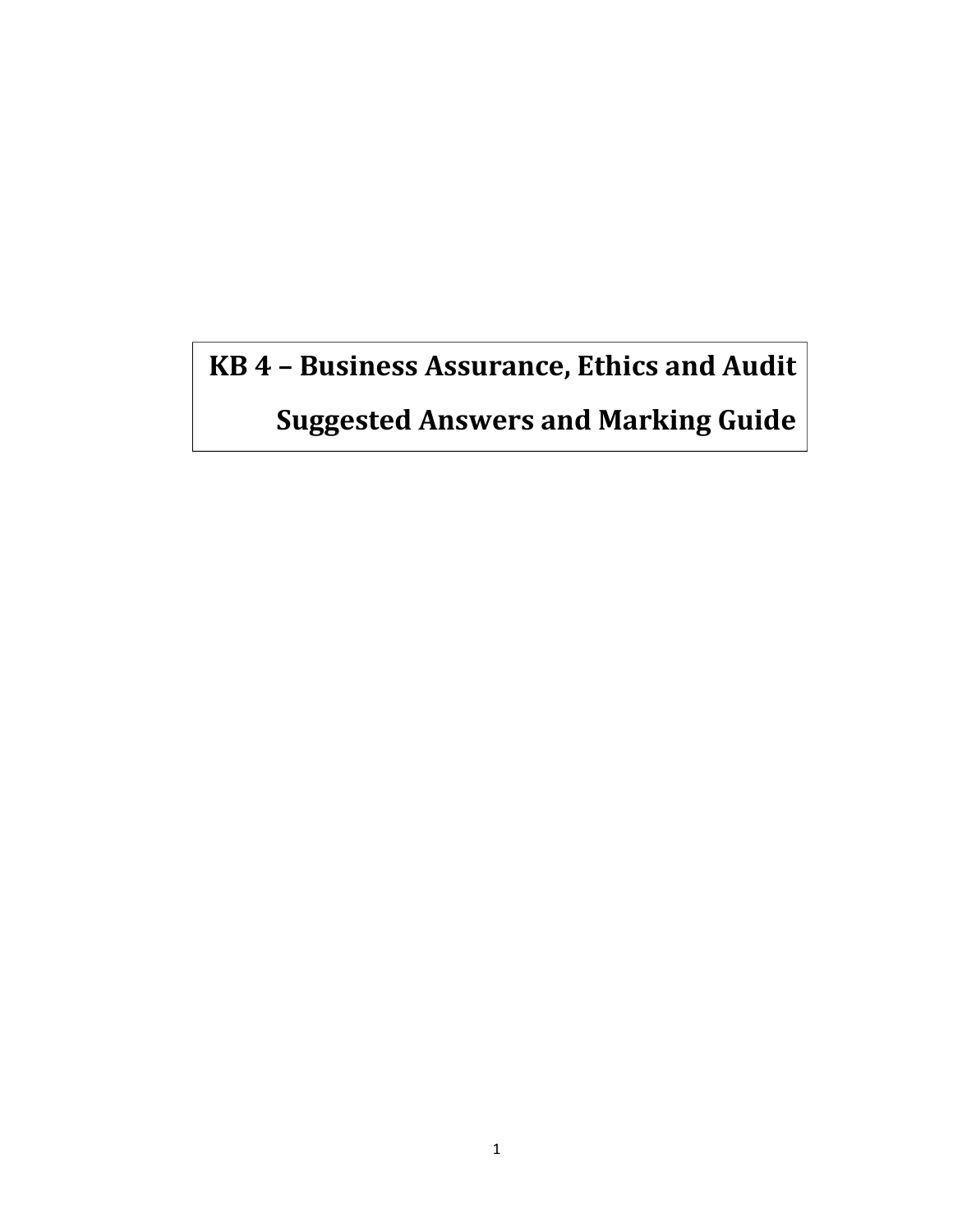1.

## Relevant learning outcome/s:

1.2.1 Analyze threats in complying with fundamental and ethical principles, including independence of auditors in an audit of financial statements.

Ethical threats to independence

I. Gifts and hospitality

According to the code of ethics, the offer made to the audit team to purchase computers on concessionary terms may create self-interest threats to objectivity. Intimidation threats to objectivity may result from the possibility of such offers being made public.

However, as per the code of ethics the significance of such threats depends on:

- The significance of the offer.
- Whether the offer is made in the normal course of business without the specific intent to influence decision making or to obtain information.

The offer appears to be significant in monetary terms and is unlikely to be made in the normal course of business. The audit team would be perceived as employees of the Company and the offer would have been made to influence the professional judgment of the audit team during the physical stock count and the audit.

II. Long association of senior personnel with assurance clients

Using the same senior personnel on an assurance engagement over a long period of time may create a familiarity threat.

The significance of the threat as per the code of ethics will depend upon factors such as:

- The length of time that the individual has been a member of the assurance team.
- The role of the individual in the assurance team.
- The nature of the assurance engagement.

This is a financial statement audit client. Mr. Rajeev has served the audit client for more than nine years and as the main person who makes key engagement decisions he could be biased due to his long association with senior personnel of the client.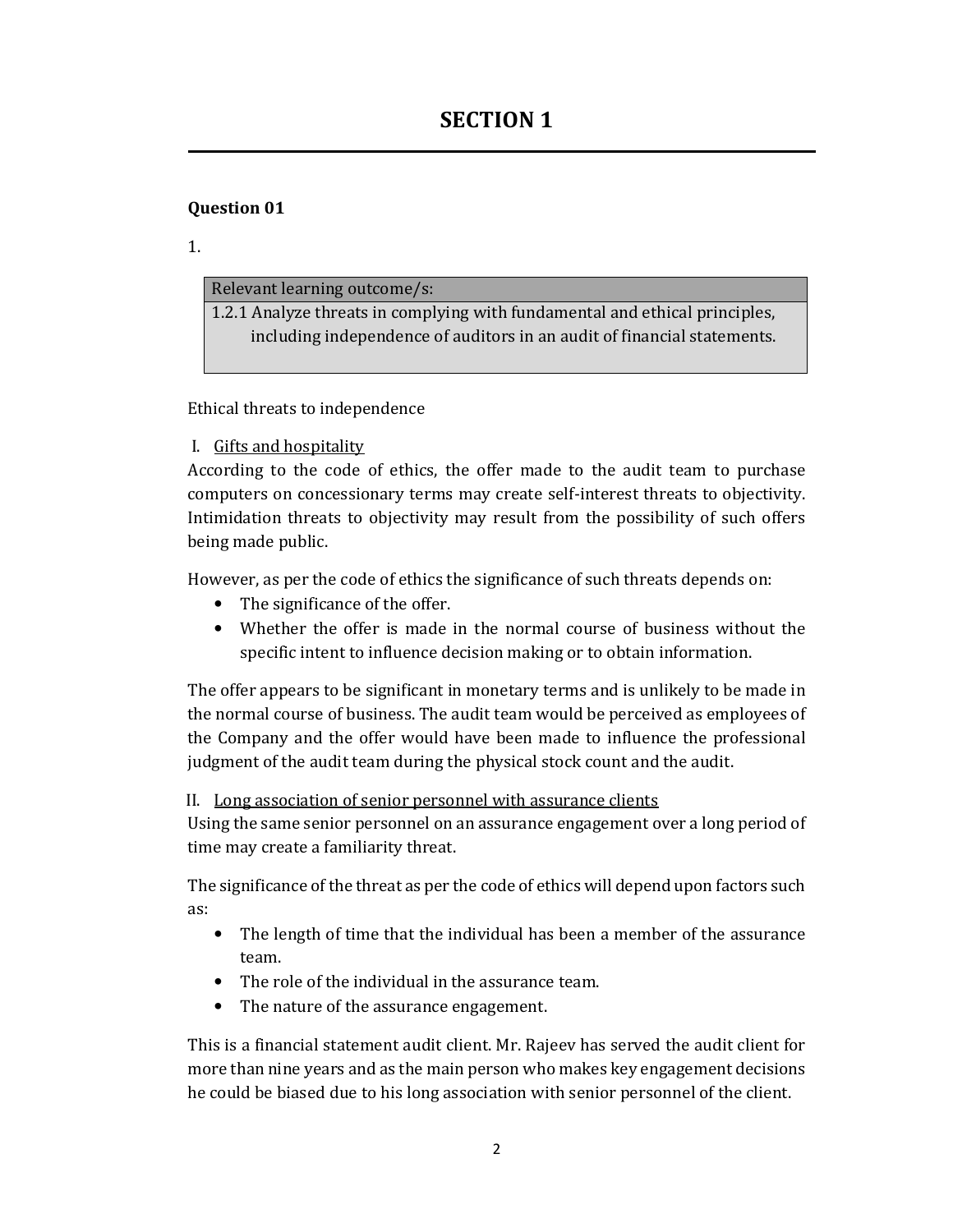## Relevant learning outcome/s:

1.2.2 Outline safeguards to mitigate threats in complying with fundamental and ethical principles.

## Safeguard - Gifts and hospitality

- Audit staff should be educated not to accept hospitality from audit clients which could affect both actual independence and the appearance of independence of the firm.
- Allocate different members to the audit who did not enjoy the client's hospitality.

## Safeguard - Rotation of engagement partner

- Rotate the engagement partner and the team members who have served the client for a significant period.
- Appoint an independent professional accountant to review the key engagement decisions made by the engagement partner.

## Marking Guide

1 mark for each point covered under both Gifts and hospitality and Rotation of engagement partner.

Total 4 marks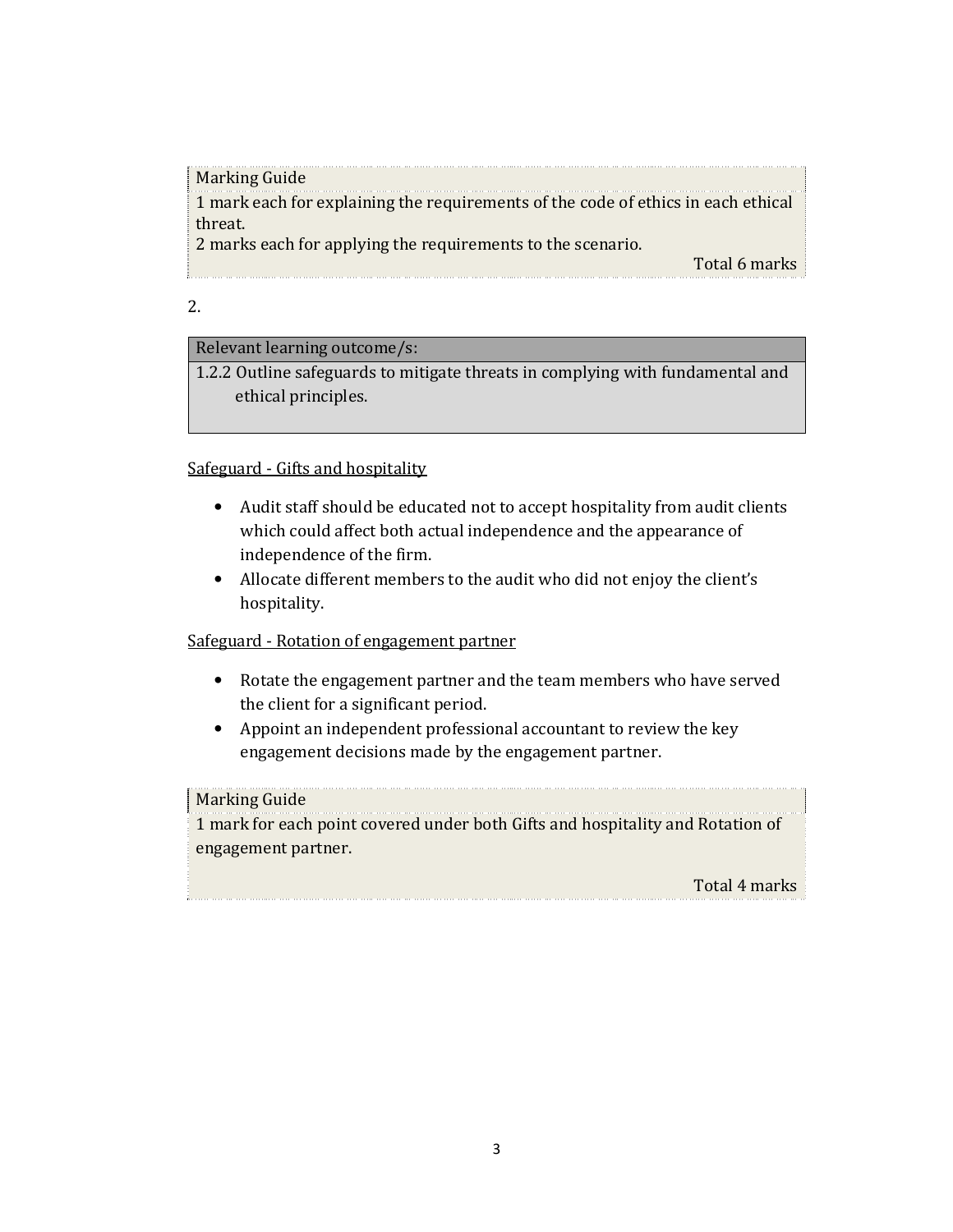1.

#### Relevant learning outcome/s:

2.1.2 Explain the need for an audit committee, including the benefits of an audit committee to the shareholders of a listed entity.

- The audit committee is an important aspect of a good corporate governance system which is particularly relevant for a listed company due to its public interest. Steel Made is in the process of becoming a listed company and shall also comply with the listing rules of the Colombo Stock Exchange which make an audit committee mandatory.
- The size and the complexity in terms of risk of the Company have increased, requiring more focus on governance.

| Marking Guide          |  |
|------------------------|--|
| 1 mark for each point. |  |

#### 2.

Relevant learning outcome/s:

2.1.2 Explain the need for an audit committee, including the benefits of an audit committee to the shareholders of a listed entity.

- Enables the board to discharge their responsibility with respect to the adequacy and effectiveness of internal controls.
- Oversight responsibility of financial reporting including compliance with technical standards.
- Improves the independence of auditors (both external and internal auditors).

| Marking Guide          |  |
|------------------------|--|
| 1 mark for each point. |  |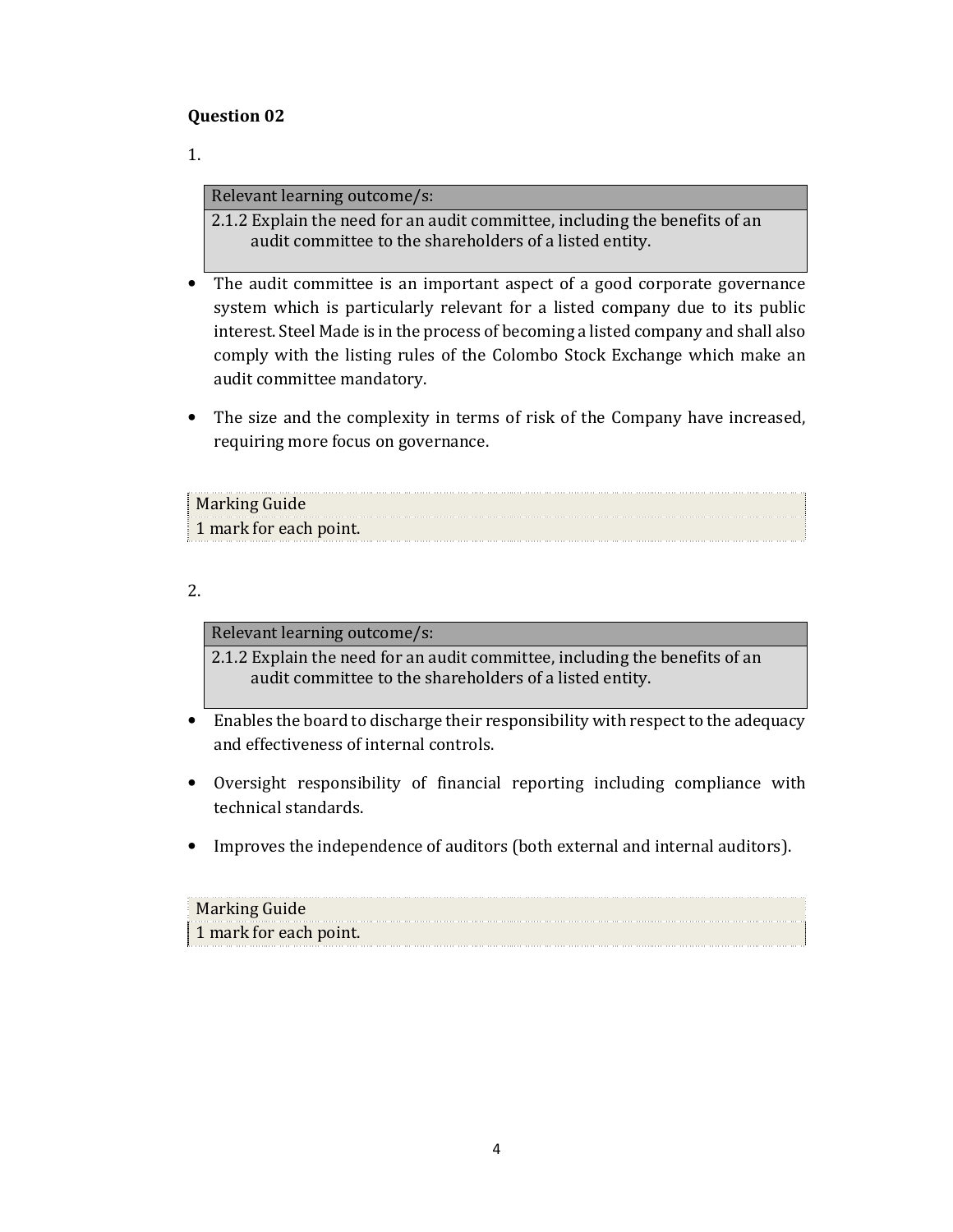#### Relevant learning outcome/s:

3.4.2 Discuss the factors or conditions generally present in a fraud situation.

i) Incentive to overstate financial position

Revaluation of property has resulted in a significant increase in the asset value and this may be motivated by the impending IPO to improve the asset base. There is clearly an incentive to overstate asset value by inappropriately changing assumptions/ data or by influencing the valuer.

ii) Lack of segregation of duties in master data and payroll processing

This provides opportunities for the payroll officer to make unauthorized changes to master data and process salary. E.g. activating resigned employees and processing salary.

*Alternative answers on weak payroll controls* 

*(iii) Lack of monitoring controls or mitigating controls* 

*The Company does not seem to have exercised any monitoring controls or mitigating controls to address unrestricted authority given to the payroll officer. Such controls could include review of payroll reconciliation and review of audit trail on changes to master data.* 

*iv) Weak system controls* 

*The system appears weak in its design with respect to the integration of all 3 modules of a payroll system (attendance, master data and payroll processing). It shows that the payroll system has calculated salary for resigned employees without attendance being recorded for them.* 

#### Marking Guide

2.5 marks for each point, 0.5 mark for identifying the point and 2 marks for explanation.

3.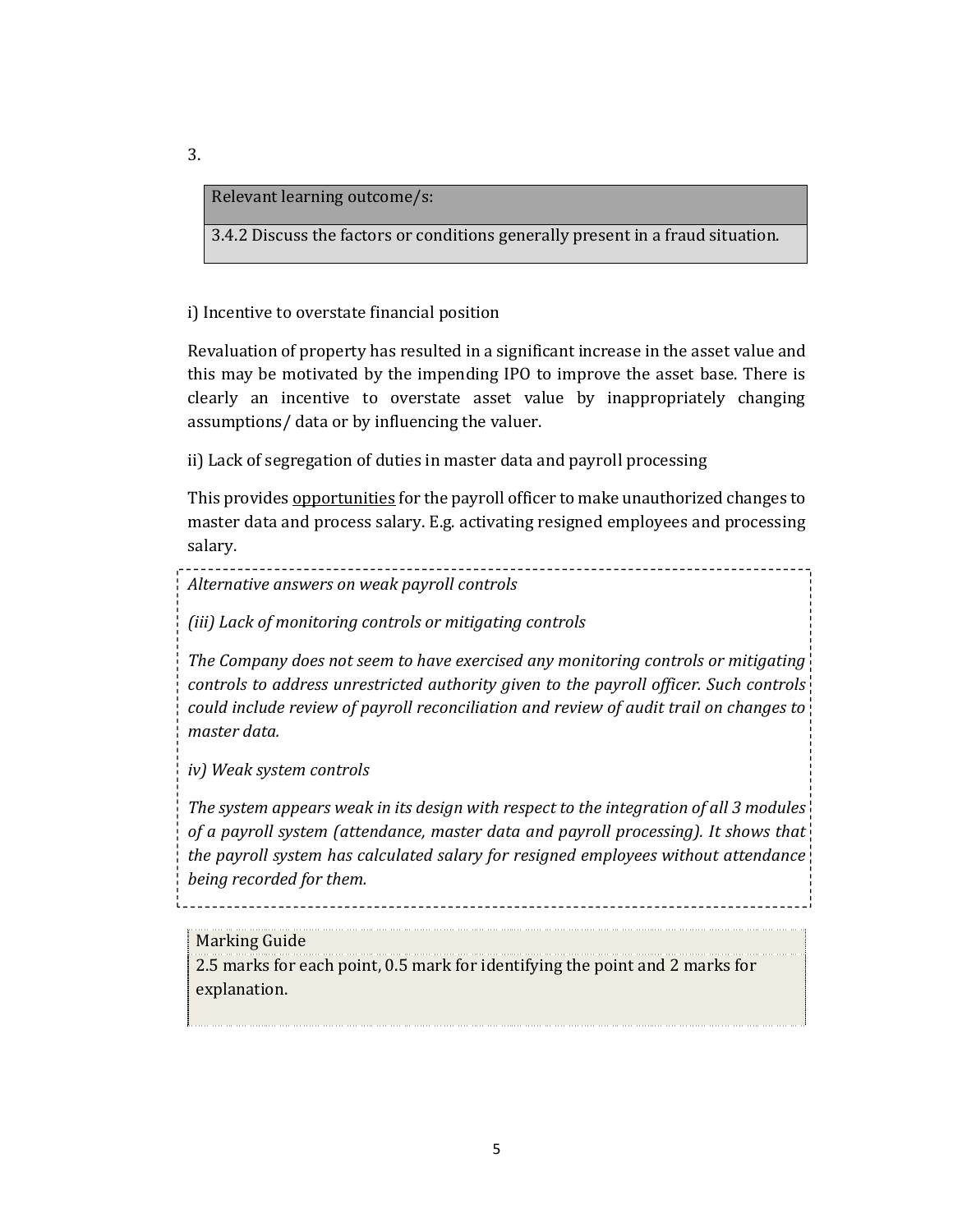1.

## Relevant learning outcome/s:

- 4.1.2 Discuss how auditors consider relevance and reliability of audit evidence.
- 4.5.1 Discuss the responsibility of an auditor in the verification of physical inventory.
- Appropriateness and the impact of the change in inventory valuation have not been ascertained. This could represent a policy change which requires retrospective application.
- No procedures have been performed to ensure the completeness of the expired drug schedule provided by the client.
- Overstatement of stock due to the expired drug has been identified as a significant risk and therefore auditors should design procedures whose nature, timing and extent are responsive to such risk. This is not evident in the working paper.
- Adequate procedures have not been performed on the difference between the general ledger stocks and ageing. Instead, reliance seems to have been placed on the CFO's assertion without performing further audit testing on manual journal entries and their impact.
- Sufficient appropriate evidence has not been obtained on the physical inventory count. Whether the client has a perpetual or periodic stock system, attending the client inventory count and performing certain procedures are required by SLAuS 501.

| <b>Marking Guide</b>      |  |
|---------------------------|--|
| 1.5 marks for each point. |  |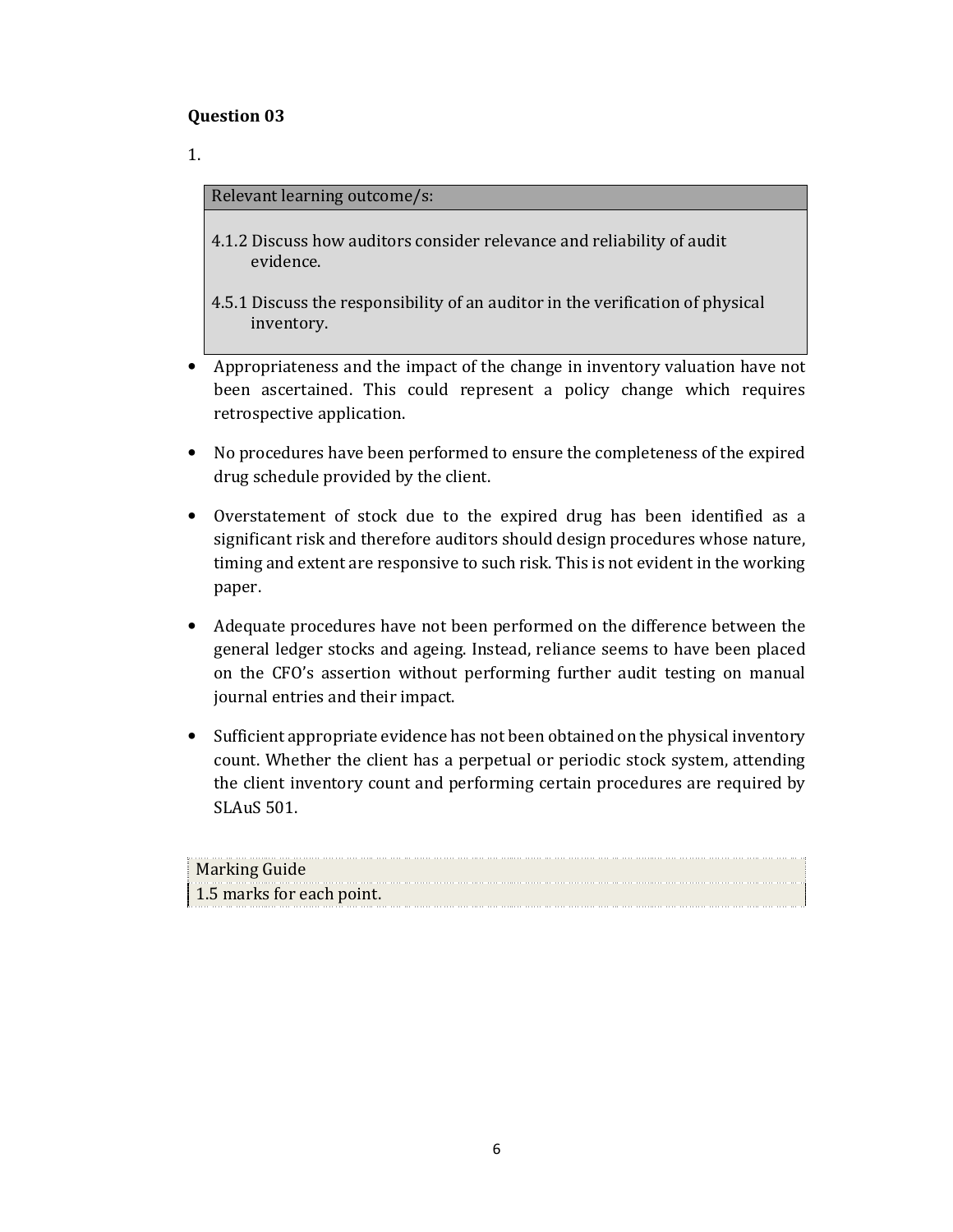| Relevant learning outcome/s:                                          |  |
|-----------------------------------------------------------------------|--|
| 1.5.2 Assess the adequacy of audit documentation in a given scenario. |  |

- The working paper has not been dated.
- Reviewer has signed the working paper after the date of the opinion, this raises the question as to whether adequate review was carried out before arriving at the audit opinion.
- Audit objectives have been limited to accuracy and valuation and other assertions such as completeness, cut- off, and existence, have not been identified.
- The conclusion provided is inappropriate given the issues noted by the team such as inability to attend the stock count, un-reconciled differences etc.

| <b>Marking Guide</b>   |  |
|------------------------|--|
| 1 mark for each point. |  |

#### **Question 04**

1.

| Relevant learning outcome/s:                                                |
|-----------------------------------------------------------------------------|
| 4.12.10 utline procedures required to identify events occurring between the |
| date of financial statements and the date of the audit report.              |
|                                                                             |

According to SLAuS 560, the auditor shall perform audit procedures designed to obtain sufficient and appropriate audit evidence that all events occurring between the date of financial statements and the date of the auditor's report that require adjustments of, or disclosure in financial statements have been identified.

 The bankruptcy of the customer was announced after the date of the financial statements but before the date of the audit report. The declaration that the customer was bankrupt after the balance sheet provides evidence that the recoverability of debt at the date of the balance sheet date was in doubt and thus requires adjustments of the financial statements as at 31/03/2014

The amount receivable from the customer represents 2% of the total assets and 40% of the reported net profit and therefore adjustments to trade receivables are material to the financial statements.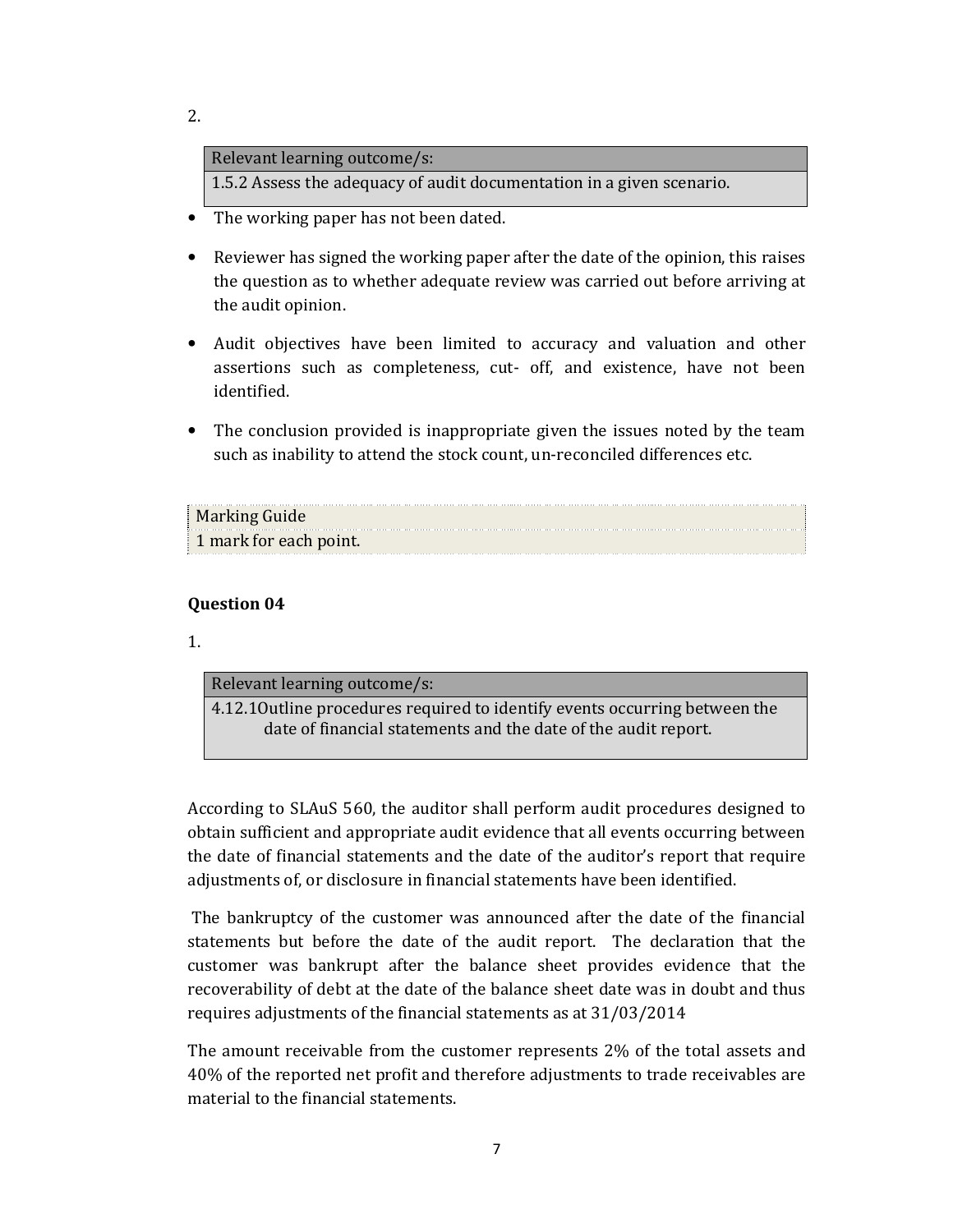| Marking Guide                                        |  |
|------------------------------------------------------|--|
| 6 marks in total for an appropriate answer as above. |  |

#### Relevant learning outcome/s:

4.11.1Outline substantive audit procedures to be performed in relation to account balances and classes of transactions.

- Confirming the amount due from the customer on invoices raised prior to the year end, and if possible obtaining a positive confirmation from the customer.
- Confirming with the receiver of the debtor whether the recovery of debt is possible.
- Checking the journal entry relevant to recognition of impairment on uncollectible debt.
- Obtaining a management representation letter to confirm no other amounts are due from the customer.

## Marking Guide Marking Guide<br>2 marks each for any two of the above procedures.

## **Question 05**

1.

## Relevant learning outcome/s: 5.3.1 Explain the differences between an emphasis of matter and other matters.

| <b>Emphasis of Matter paragraph</b>     | <b>Other Matters paragraph</b>          |
|-----------------------------------------|-----------------------------------------|
| Refers to a matter appropriately        | Refers to a matter other than those     |
| presented or disclosed in the financial | presented or disclosed in the financial |
| statements.                             | statements.                             |
| In the auditor's judgment, is of such   | In the auditor's judgment, is relevant  |
| importance that it is fundamental to    | to users' understanding of the audit,   |
| users' understanding of the financial   | the auditor's responsibilities or the   |
| statements.                             | auditor's report.                       |
| E.g. Going concern.                     | E.g. Restriction on distribution or use |
|                                         | of the Auditor's Report.                |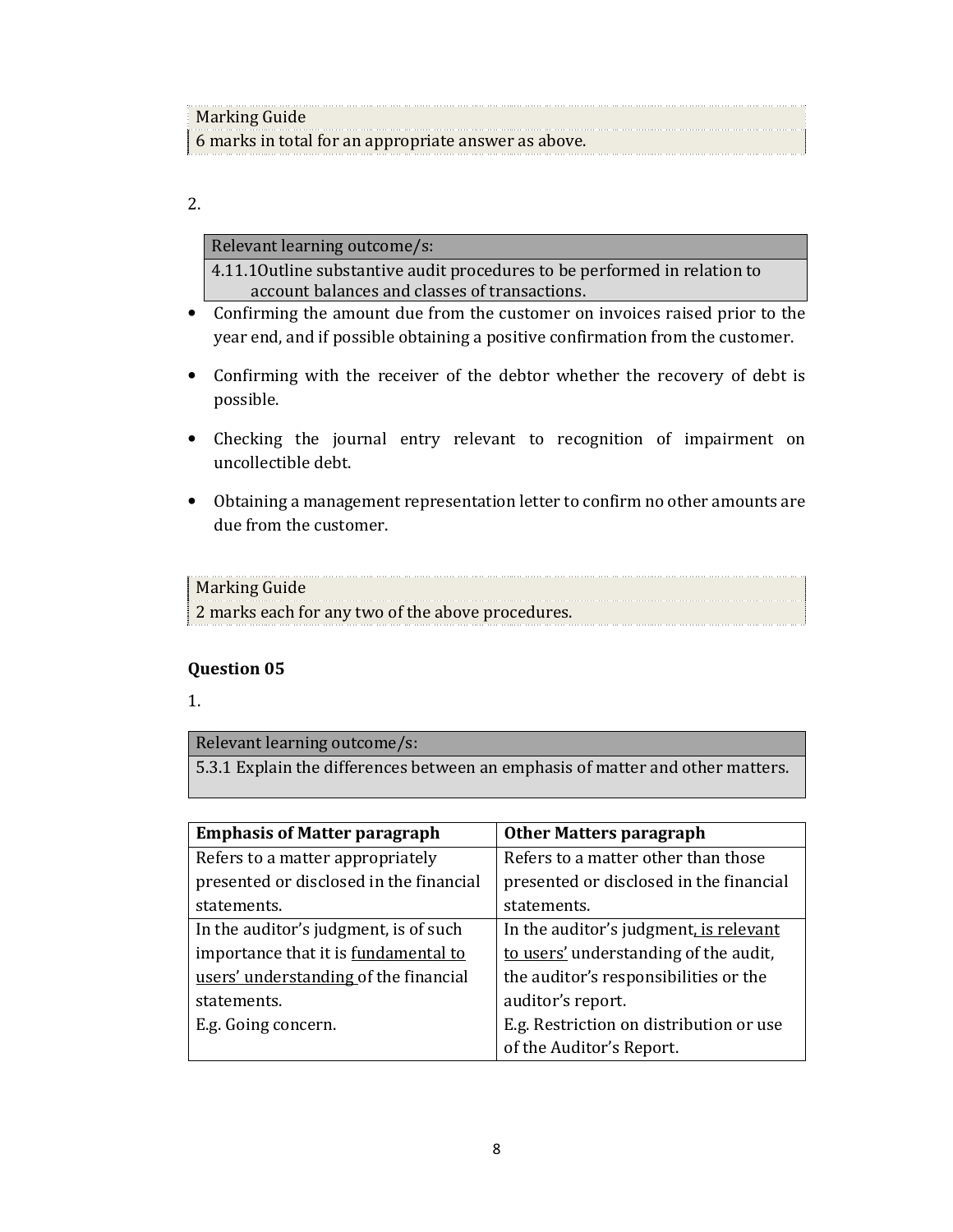| Marking Guide                   |  |
|---------------------------------|--|
| 1.5 marks for each explanation. |  |

Relevant learning outcome/s:

5.5.1 Analyze a non-complex audit engagement and propose appropriate modifications, with sufficient justification.

#### **Key issues**

#### **Explanation of the issue**

The issue relates to valuation of stocks held in two containers. These stocks have not moved for more than 13 months and may not be in a suitable condition to utilize for a different order. The Company has not received a new order from the buyer up to the time of the audit.

Since this fabric had not met the required specifications of the buyer, it is unlikely to receive a new order from the same buyer and it is unlikely to receive an order from an alternative customer as the fabric is customized. Further, there may be restrictions on disposal of the product locally due to the proprietary design of the fabric.

Therefore, stock amounting to Rs. 3.5 million may be written off.

#### **Materiality and pervasiveness**

The value of the stock to be written off represents 2% of the total assets and 18% of profit before tax and therefore is material to the financial statements. The issue is not considered to be pervasive as it is confined only to inventory and does not represent a substantial proportion of the financial statements in terms of SLAuS 705.

Therefore, a modified opinion is appropriate where there is a qualification on the inappropriate stock valuation which affects the fair presentation of the financial statements.

| <b>Marking Guide</b>                                                         |
|------------------------------------------------------------------------------|
| 2 marks for each of the above two points under the explanation of the issue. |
| 3 marks for commenting on materiality and pervasiveness and drawing the      |
| conclusion with regard to the audit opinion.                                 |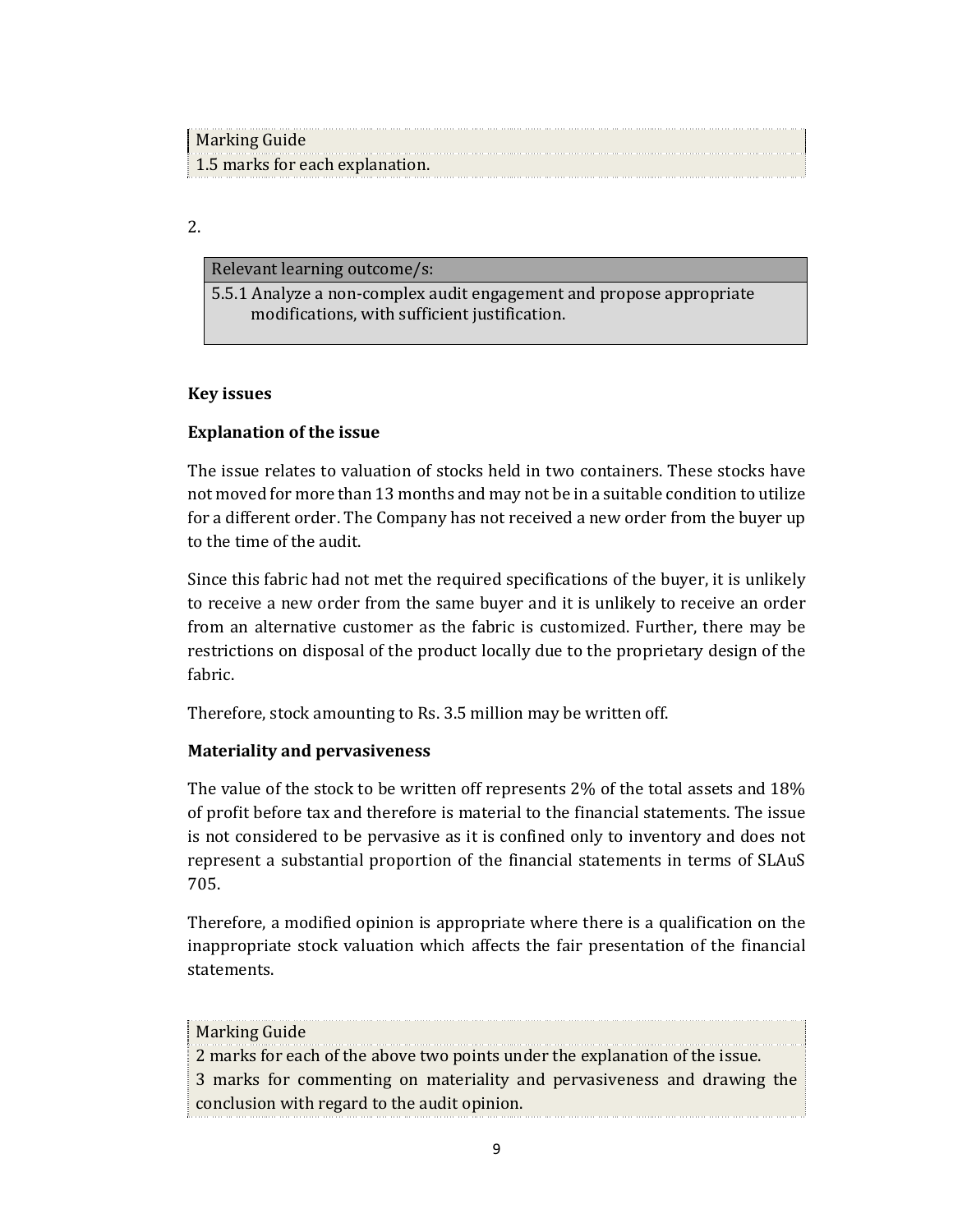1.

## Relevant learning outcome/s:

3.6.2 Analyze financial and non-financial information of a given engagement, to identify risk of material misstatements (inherent and control risk).

• Investment property

Lands purchased for developing dairy cows do not meet the definition of investment property as the land is held for business use and thus meets the definition of property plant and equipment in terms of LKAS 16.

Therefore, it is not appropriate to recognize the fair value change in the land in profit and loss.

• Selective revaluation of assets

It appears that the Company has only revalued land and building relating to liquid plant and the land and building in the blending plant have not been revalued. This may be motivated by results of the fair valuation and management bias to selectively revalue assets. This is a departure from LKAS 16, which requires the entire class of property to which the asset belongs to be revalued.

• Provision

According to LKAS 37, provision is a liability of uncertain timing or amount. Expenditure incurred to operate in a particular manner in future will not constitute a provision as the Company can avoid the future expenditure by its actions e.g. replacing the machine. Such future expenditure has no legal or constructive obligation to meet the definition of a liability and thus cannot be recognized as a provision.

Retirement benefit obligation

The Gratuity Act stipulates the basis on which the retirement benefit obligation is established at the end of the service period and it does not deal with how the retirement benefit obligation is recognized in the financial statements in each period. In terms of LKAS 19, the retirement benefit obligation shall be established using projected unit credit method and actuarial assumptions such as future salary increment, expected employee turnover, and discounting rate used to fair value the obligation.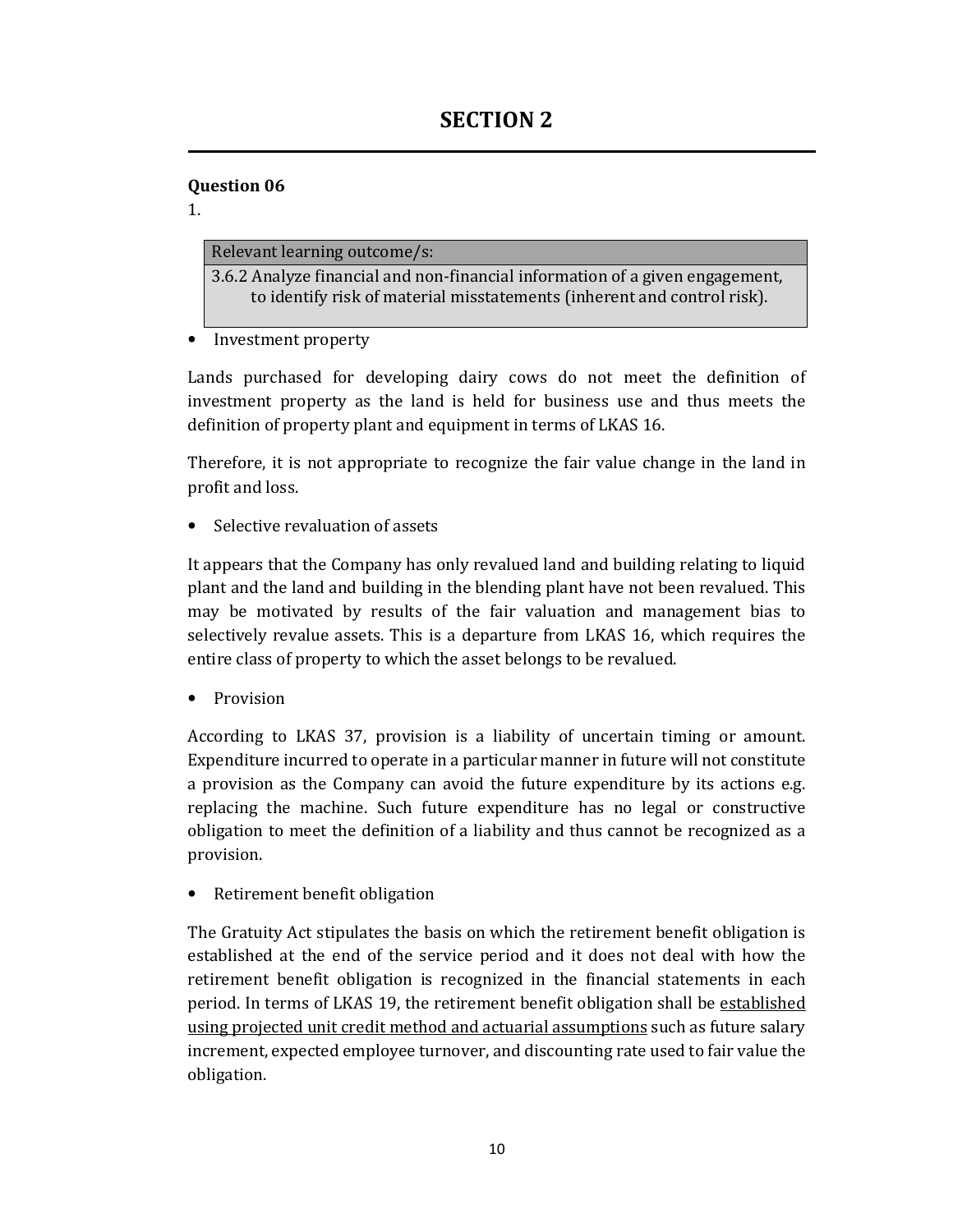Other financial reporting issues

- Prepayment does not represent a contractual right to receive cash or other financial assets but it is a payment made in respect of future services. Therefore, prepayment does not meet the definition of a financial asset in terms of LKAS 39.
- A Treasury bond may be classified as an instrument held to maturity instrument or an instrument available for sale. Depending on the classification it should be measured either at amortized cost (if it is classified as held to maturity) using effective interest rate, or at fair value (if it is classified as available for sale).

Marking Guide 2 marks for each of the four main findings. 2.

#### Relevant learning outcome/s:

3.6.2 Analyze financial and non-financial information of a given engagement, to identify risk of material misstatements (inherent and control risk).

| Key ratios |  |
|------------|--|
|------------|--|

|                          | 2013  | 2012 |
|--------------------------|-------|------|
| <b>Profitability</b>     |       |      |
| Gross profit margin      | 13%   | 32%  |
| Net profit margin        | $-5%$ | 23%  |
| <b>Working capital</b>   |       |      |
| Inventory days           | 156   | 70   |
| Receivable days          | 176   | 49   |
| Payable days             | 118   | 60   |
| Liquidity                |       |      |
| Current ratio            | 1.69  | 2.05 |
| Quick ratio              | 1.1   | 1.4  |
| Solvency                 |       |      |
| Long term debt to equity | 31%   | 25%  |

| Key area | Unusual relationship that should be considered in | Marks       |
|----------|---------------------------------------------------|-------------|
|          | audit planning                                    |             |
| Revenue  | • There is a significant decline of $51\%$ in     | Up to $1.5$ |
|          | revenue from the previous year. This requires     | marks for   |
|          | further analysis. Since 60% of the revenue is     | a well      |
|          | derived from distributors a disaggregated         |             |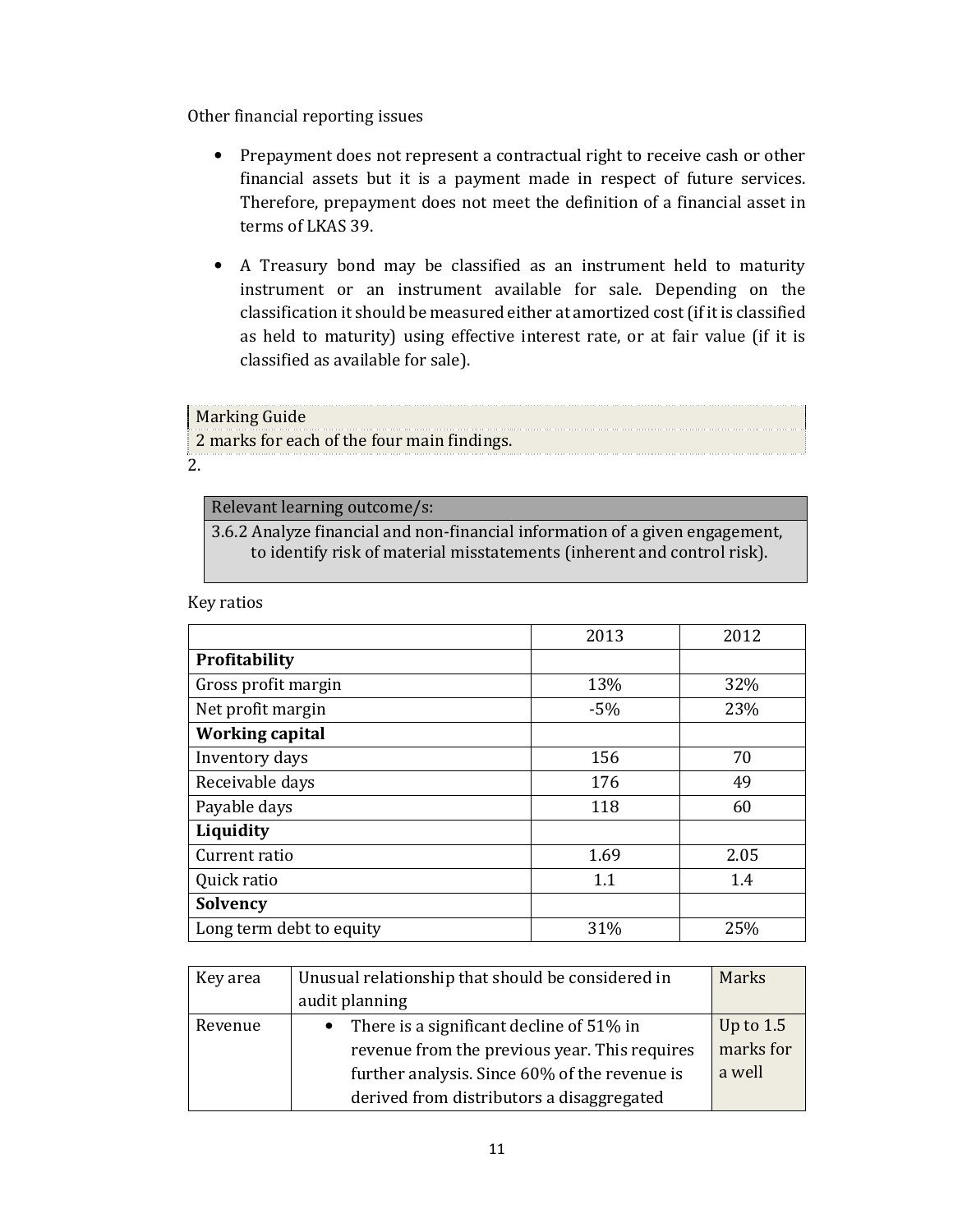|            | analytical review based on the dealer, product            | explained   |
|------------|-----------------------------------------------------------|-------------|
|            | category and month could be performed to                  | point       |
|            | identify the likely cause.                                |             |
|            | Although the potential food safety issue was<br>٠         |             |
|            | publicly announced in July 13, there would                |             |
|            | have been bad publicity/ customer complaints              |             |
|            | during the year. This may also be due to                  |             |
|            | significant sales returns from distributors who           |             |
|            | take goods on consignment basis                           |             |
|            | Revenue attributable to distributors from                 |             |
|            | goods taken on consignment basis may not be               |             |
|            | appropriately recognized at the time of                   |             |
|            | transfer of risk and rewards from the                     |             |
|            | Company.                                                  |             |
| Gross      | GP margin has significantly reduced from 32%<br>$\bullet$ | Up to $1.5$ |
| profit     | to 13%. This may be due to the price pressure             | marks for   |
| margin     | from the Consumer Affairs Authority and the               | a well      |
|            | increasing cost of raw materials.                         | explained   |
|            | This may be indicative of selling some product            | point       |
|            | categories at a price which is lower than the             |             |
|            | cost which may in turn affect the stock                   |             |
|            | valuation at cost or NRV whichever is lower.              |             |
|            | This requires further analysis.                           |             |
| Inventory  | Inventory days have increased more than 100%. This        | 1 mark      |
| days       | may be due to non-moving stocks held due to safety        |             |
|            | issues which became apparent subsequent to the            |             |
|            | financial year. Further, this may reflect the cost of     |             |
|            | products which are affected by the safety issues and      |             |
|            | returned by the distributors which are to be written      |             |
|            | off.                                                      |             |
| Debtors    | There is a significant increase in debtors collection     | 1 mark      |
| days       | days. This may be due to extended credit given to         |             |
|            | distributors or non-payment due to product safety         |             |
|            | issues. Debtors may be overstated unless it is tested     |             |
|            | for impairment.                                           |             |
| Liquidity  | There is a significant deterioration of the Company's     | 1 mark      |
| issues     | liquid assets as indicated by the decline in quick ratio  |             |
|            | and cash position. This may cause potential liquidity     |             |
|            | issues where the Company may not be able to fund its      |             |
|            | working capital requirements.                             |             |
| Net profit | The Company has incurred a net loss from a net profit     | 1.5 marks   |
| margin     | margin of 23% during the previous year.                   | for         |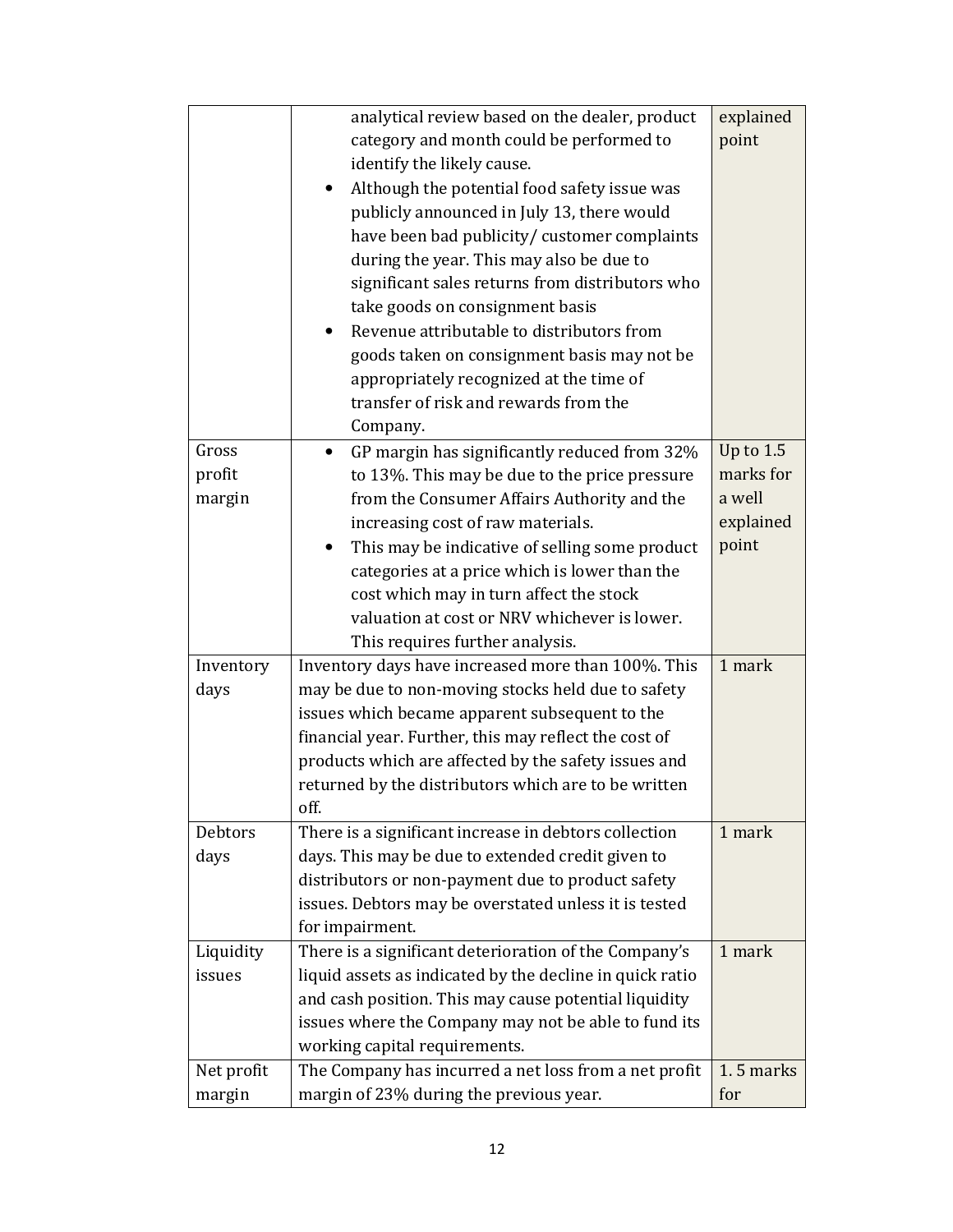|              | This significant deterioration of profitability along | explaining        |  |  |
|--------------|-------------------------------------------------------|-------------------|--|--|
|              | with the working capital and liquidity issues raise   | with              |  |  |
|              | concern about the Company's ability to continue as a  | going             |  |  |
|              | going concern. Furthermore, the product recall may    | concern           |  |  |
|              | result in further reduction in sales in future and    | risk              |  |  |
|              | create an uncertain business environment.             |                   |  |  |
| <b>Other</b> | Significant increase in other income.                 | $\frac{1}{2}$ for |  |  |
| matters      | Distribution cost increase is not in                  | each valid        |  |  |
|              | correspondence with sales movement.                   | point             |  |  |
|              | • Finance charges appear to be unusual given          |                   |  |  |
|              | the movement in borrowings.                           |                   |  |  |
|              | Any other relationship which appears to be            |                   |  |  |
|              | unusual.                                              |                   |  |  |
|              |                                                       |                   |  |  |

#### Marking Guide

Note: Separate marks will not be allocated for ratio calculation but it is nevertheless to be used in the analysis. Marks are allocated for explanation of the likely risk reflected in the ratio.

#### 3.

#### Relevant learning outcome/s:

3.3.1 Discuss how business risk could result in risk of material misstatements in financial statements.

#### (i) Product recall

The main business risk is the food safety issue which will affect the Company's reputation, brand image and potential sales. Many financial statements items could be affected due to the product recall. These include valuation of stock on account of product retuned, recoverability of receivables, potential litigation and claims and eventually the validity of the going concern assumption.

#### (ii) Price pressure

There is price pressure from the Consumer Affairs Authority on the one hand and the rising cost of raw materials on the other. This may create temptation to understate expenditure and to achieve expected profitability. Financial statement risk is the fraud risk.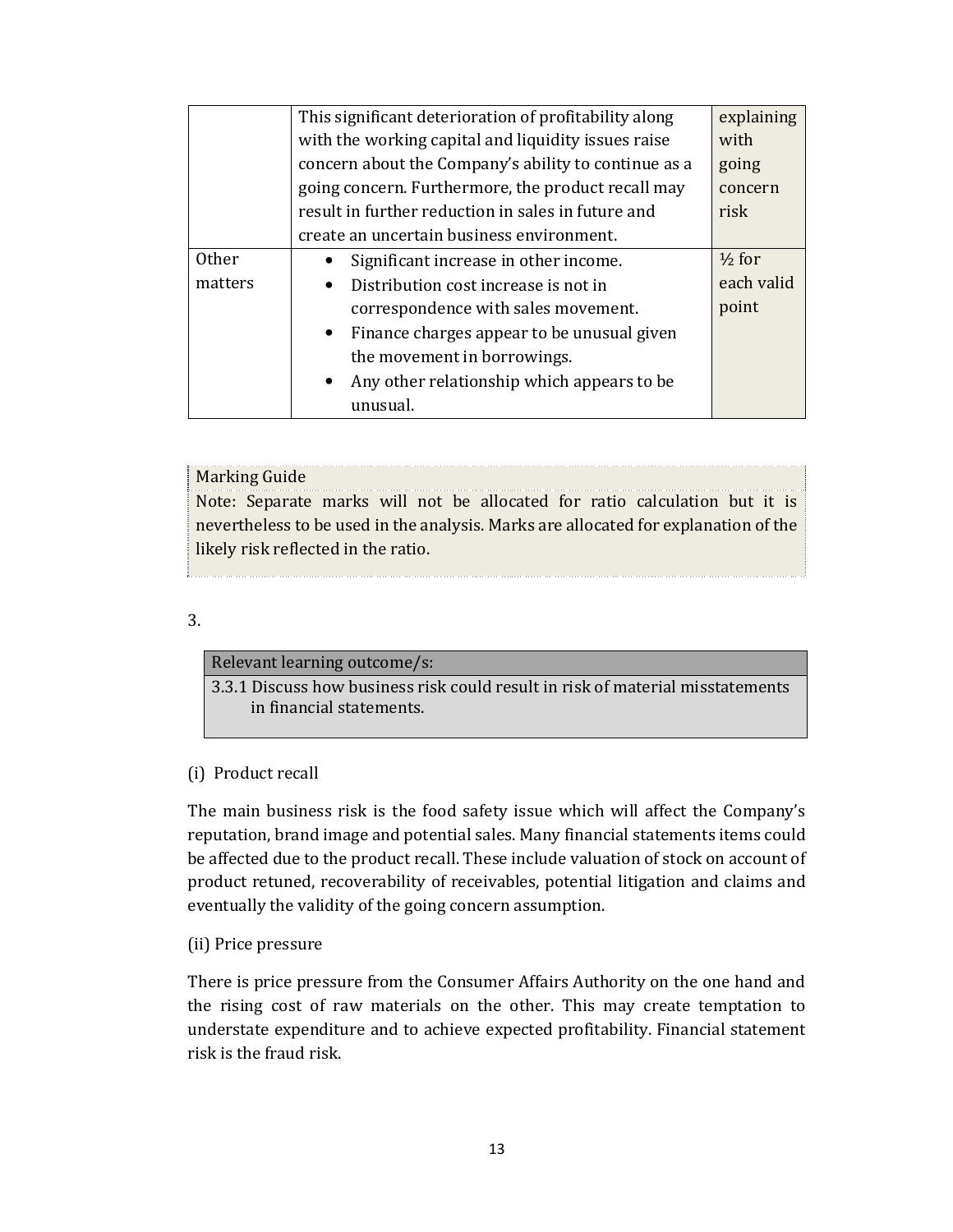| Marking Guide                      |  |
|------------------------------------|--|
| 2 marks for each discussion point. |  |

Relevant learning outcome/s:

4.11.1 Outline substantive audit procedures to be performed in relation to account balances and classes of transaction.

- Obtain evidence of product recall (e.g. press release/ correspondence from Consumer Affairs Authority)
- Identify details of all batches of products affected by safety issue and ascertain the volume of sale of such products and the amount of stock held as at 31 March 2013.
- Design a specific confirmation providing the details of batch numbers affected by the safety issue and request dealers to confirm the volume of products returned under each batch.
- Check with entity's legal counsel whether there are litigation and claims against the Company following the product recall.
- Assess whether there may be regulatory action such as suspension of operation by the Consumer Affairs Authority, by directly confirming with the authority or by examining the correspondence between the Company and the authority
- Ensure that product returned had been valued at NRV most likely such stocks need to be fully written off.
- Obtain a written representation stating that all uncertainties and associated liabilities arising from the product recall are appropriately reflected in the financial statements and communicated to auditors.

| <b>Marking Guide</b>   |  |
|------------------------|--|
| 1 mark for each point. |  |
| Maximum 5 marks        |  |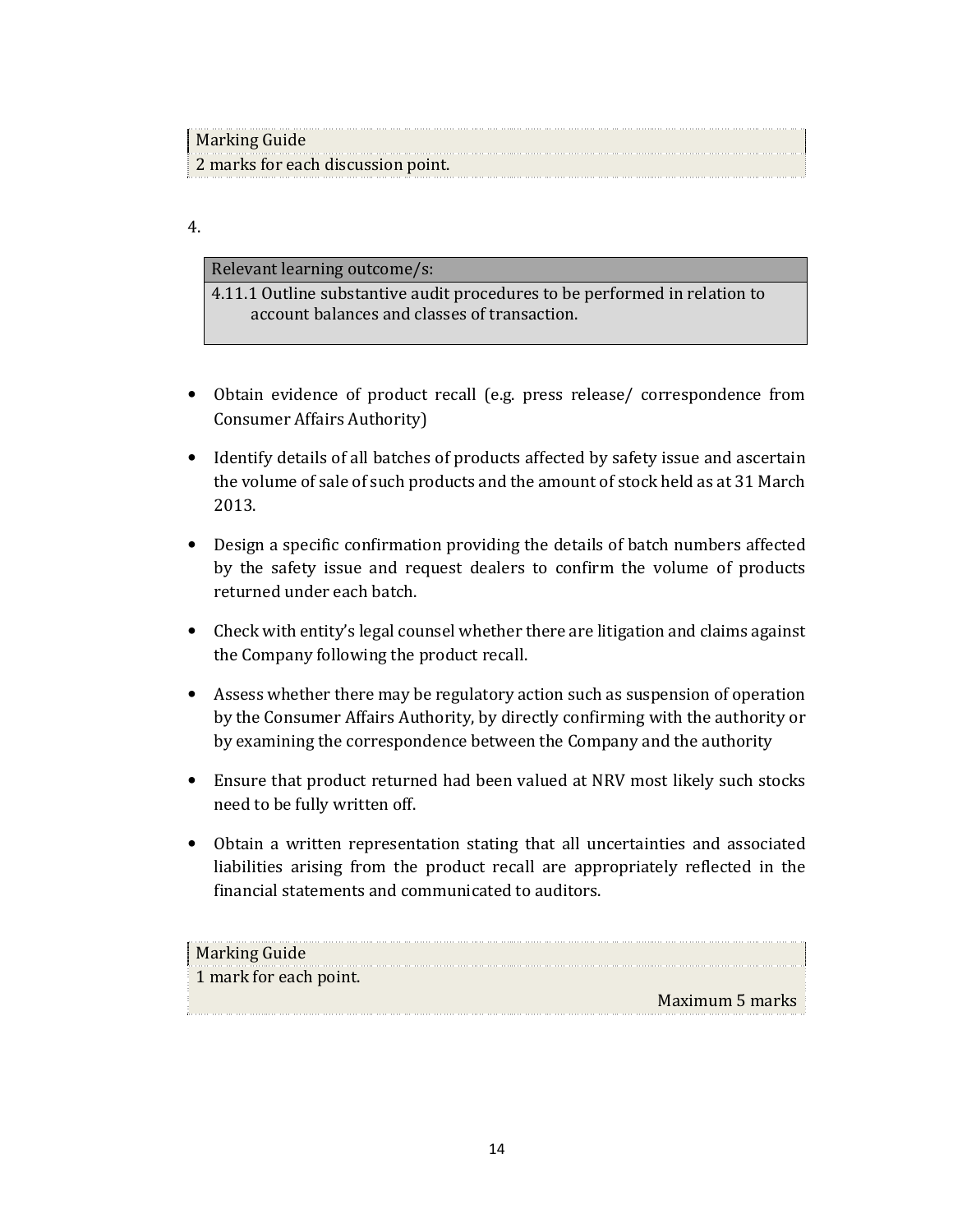1.

#### Relevant learning outcome/s:

2.1.1 Discuss the key aspects of corporate governance, including responsibilities of the board and role of non-executive directors.

The main responsibility for design, implementation and operating effectiveness of the internal control system lies with those charged with governance to enable the preparation of financial statements that are free of material misstatements due to fraud or errors.

| <b>Marking Guide</b>                        |  |
|---------------------------------------------|--|
| 2 marks for an appropriate answer as above. |  |
| c                                           |  |

#### Relevant learning outcome/s:

2.2.2 Recognize the importance of IT controls in an audit, including IT general controls and IT application controls.

General IT controls are policies and procedures that relate to many applications and support the effective functioning of application controls. If general IT controls are weak it may not be possible to place a reliance on application controls. E.g. if access to program and data has not been restricted or unauthorized modification to a program could be effected, the integrity of data processed by the computer information system is in doubt.

## Marking Guide

3 marks for an appropriate answer as above.

3.

## Relevant learning outcome/s:

2.2.1 Analyze non-complex business processes and identify the internal controls in place in the context of the main business, such as

- − Order to receipt
- − Procurement to pay
- − Payroll
- − Cash management and investment
- − PPE and inventory management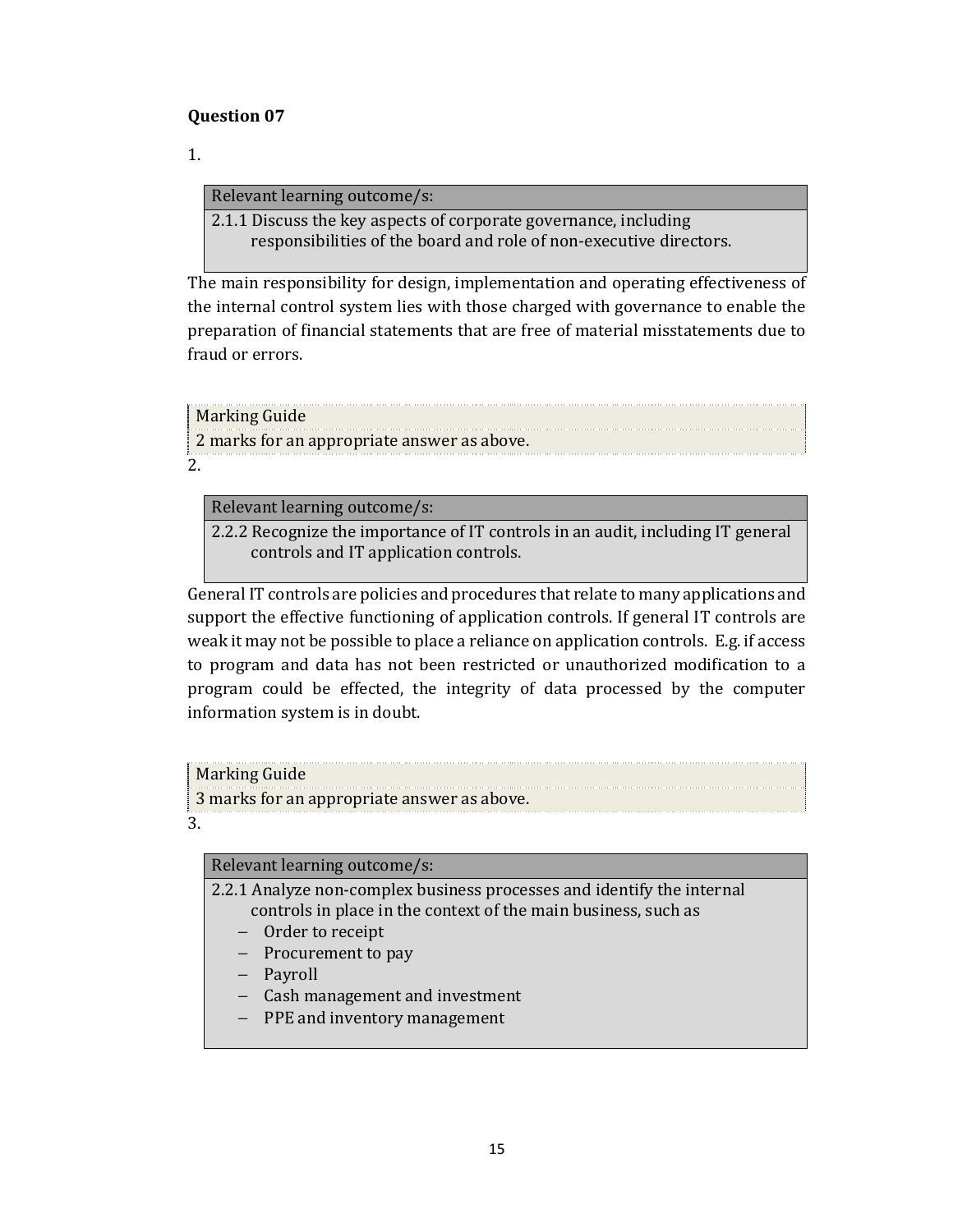|              | Potential risk                                                        | Mitigating controls                                                         |
|--------------|-----------------------------------------------------------------------|-----------------------------------------------------------------------------|
| $\mathbf{1}$ | Recognition of revenue without                                        | Monitoring of pending order file by the                                     |
|              | delivery being made.                                                  | sales manager.                                                              |
|              | Under<br>the<br>current<br>system,                                    | The link between the sales order                                            |
|              | confirmed customer orders are                                         | module and the distribution center                                          |
|              | transferred to the general ledger as                                  | software is established through the                                         |
|              | a batch irrespective of whether the                                   | pending order file which is updated                                         |
|              | order is delivered or not. This is                                    | when the customer keys in the order                                         |
|              | there is<br>direct<br>because<br>no                                   | ID on receipt of the ordered items. The                                     |
|              | the<br>integration<br>between                                         | mitigating control is the monitoring of                                     |
|              | distribution center software and the                                  | the pending order file by the sales                                         |
|              | sales order modules and both                                          | manager to ensure that deliveries are                                       |
|              | systems work in isolation.                                            | made for confirmed orders which have                                        |
|              |                                                                       | already been recognized as sales.                                           |
| 2            | Confirmed order details may not be                                    | Review of exception report and batch                                        |
|              | accurately<br>and<br>completely                                       | controls.                                                                   |
|              | transferred to GL.                                                    | Any error in transmitting<br>sales                                          |
|              | Speedy Food does not have a fully                                     | information to the GL is captured in an                                     |
|              | integrated ERP solution; instead the                                  | exception report. However, this by                                          |
|              | sales module is linked to the GL                                      | itself is not a control. It becomes a                                       |
|              | through an interface where<br>a                                       | control only if a responsible person                                        |
|              | connection is established between                                     | reviews the exception reports and                                           |
|              | two databases. If there is a failure in                               | corrects the exceptions detected in the                                     |
|              | the interface it may affect the                                       | system.                                                                     |
|              | accuracy and completeness of sales.                                   | Furthermore, batch control is<br>an                                         |
|              |                                                                       | effective application control to ensure                                     |
|              |                                                                       | batch is accurately and<br>that<br>a                                        |
|              |                                                                       | completely transferred to the general                                       |
|              |                                                                       | ledger. (This involves a comparison of                                      |
|              |                                                                       | batch totals such as record counts,                                         |
|              |                                                                       | control totals and hash totals before                                       |
|              |                                                                       | the transfer and after the transfer).                                       |
| 3            | 20% discount is inappropriately<br>granted to customers (fraud risk). | Access to customer master data is<br>restricted<br>only<br>authorized<br>to |
|              | Unauthorized changes to customer                                      | personnel.                                                                  |
|              | master data may be initiated to                                       | Classification of a customer from a                                         |
|              | change the customer status to VIP                                     | normal customer to VIP is done                                              |
|              | and apply the special discount.                                       | automatically through the system and                                        |
|              |                                                                       | thus could be considered as an IT                                           |
|              |                                                                       | application control and can be relied                                       |
|              |                                                                       | upon provided that the program logic                                        |
|              |                                                                       |                                                                             |
|              |                                                                       |                                                                             |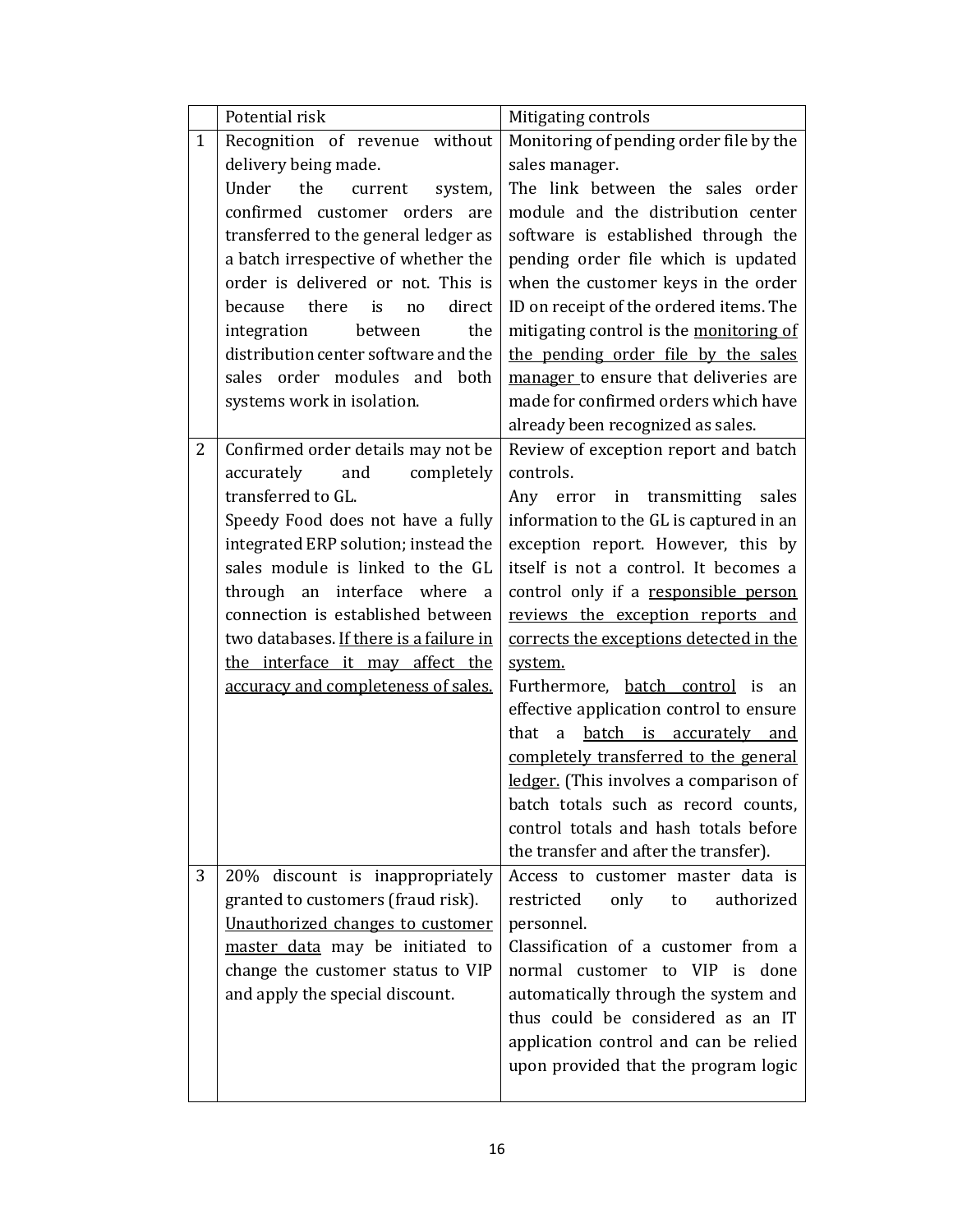|    |                                                                | for this had been properly designed,     |
|----|----------------------------------------------------------------|------------------------------------------|
|    |                                                                | tested and implemented (ITGC).           |
|    |                                                                | Explanatory note:                        |
|    |                                                                | Note that this system change has been    |
|    |                                                                | initiated during the current year and    |
|    |                                                                | therefore the audit team will not be     |
|    |                                                                | able to rely on the controls in          |
|    |                                                                | particular ITGC that were tested         |
|    |                                                                | during the last year. An important       |
|    |                                                                | aspect of this year's audit is to ensure |
|    |                                                                | that program change (ITGC) has been      |
|    |                                                                | properly done. If the IT general         |
|    |                                                                | controls are weak a substantive audit    |
|    |                                                                | approach should be followed.             |
|    |                                                                | The case does not make it clear that     |
| 4. | Possibility of making payments to<br>fake claims (fraud risk). | there is an effective control to ensure  |
|    | Certain claims processed may not                               | that only valid claims are<br>being      |
|    | actually exist. This doubt is further                          | processed.                               |
|    | evident by the 100% increase in                                | If the auditor cannot identify an        |
|    | claims during the current year                                 | effective control and considers this as  |
|    | compared to the previous year. The                             | a fraud risk, testing of details such as |
|    | current year claim % is also above                             | substantiating selected claims for their |
|    | the average claim % based on past                              | validity should be performed.            |
|    | experience (2% to 4%).                                         |                                          |
|    |                                                                |                                          |
| 5  | Misappropriation of cash (fraud                                | Auditor should check whether the         |
|    | risk).                                                         | Company<br>has controls<br>such<br>as    |
|    | There is an inherent risk that the                             | immediate banking, periodic physical     |
|    | collected<br>cash<br>be<br>may                                 | count and reconciliation, etc.           |
|    | misappropriated e.g. teaming and                               |                                          |
|    | leading.                                                       |                                          |

| <b>Marking Guide</b>                                                             |
|----------------------------------------------------------------------------------|
| 3 marks each for identifying the risk and mitigating controls, marks distributed |
| equally for risk and control.                                                    |
| Total 12 marks                                                                   |
|                                                                                  |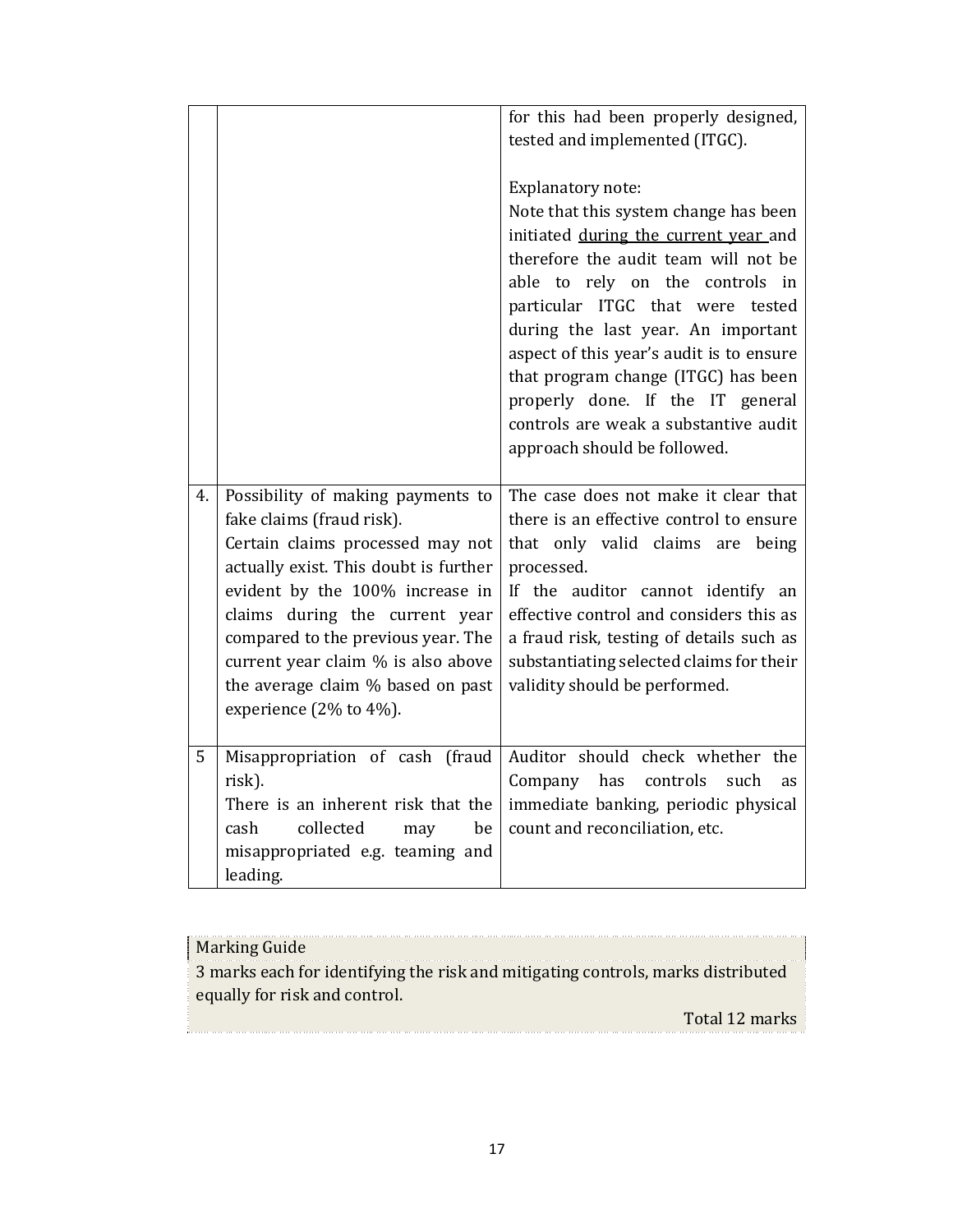#### Relevant learning outcome/s:

4.11.1 Outline substantive audit procedures to be performed in relation to account balances and classes of transactions.

Risk of overstatement of revenue- result of analytical review

Explanatory note:

*Average revenue per customer has increased from Rs. 3,700 to Rs. 4,500. This increase is questionable due to the fact that more than 75% of the increase in sales orders has been directly attributable to the new discount scheme. With the new discount scheme average revenue per customer may reduce by 20% or below. If this is considered as a significant risk (fraud risk), then substantive procedures specifically designed to address such risk should be undertaken.* 

Substantive procedures - Revenue

The auditor may use substantive analytical procedures as predictive analytics to establish the reliability of reported revenue. E.g. current year sales can be derived by predicting the increase in sales compared to the previous year. For the prediction (expectation) the auditor may use the increase in the number of orders and apply past average sales per customer ( Rs. 3,500) adjusted by the discount rate.

- Call direct confirmation from credit card companies.
- Check subsequent realization of receivables after deducting credit card commissions.
- Check selected customer orders with dispatch details, etc.

Substantive procedures - Claims

- Check whether each claim logged has a corresponding confirmed order for which the delivery is completed as per pending order file.
- Check the time of placing the order, departure time of the driver and the time that customer acknowledges the delivery by entering order ID to determine whether there had been a delay in distribution.
- Check the possibility of confirming material claims directly by contacting customer or calling confirmation.

4.